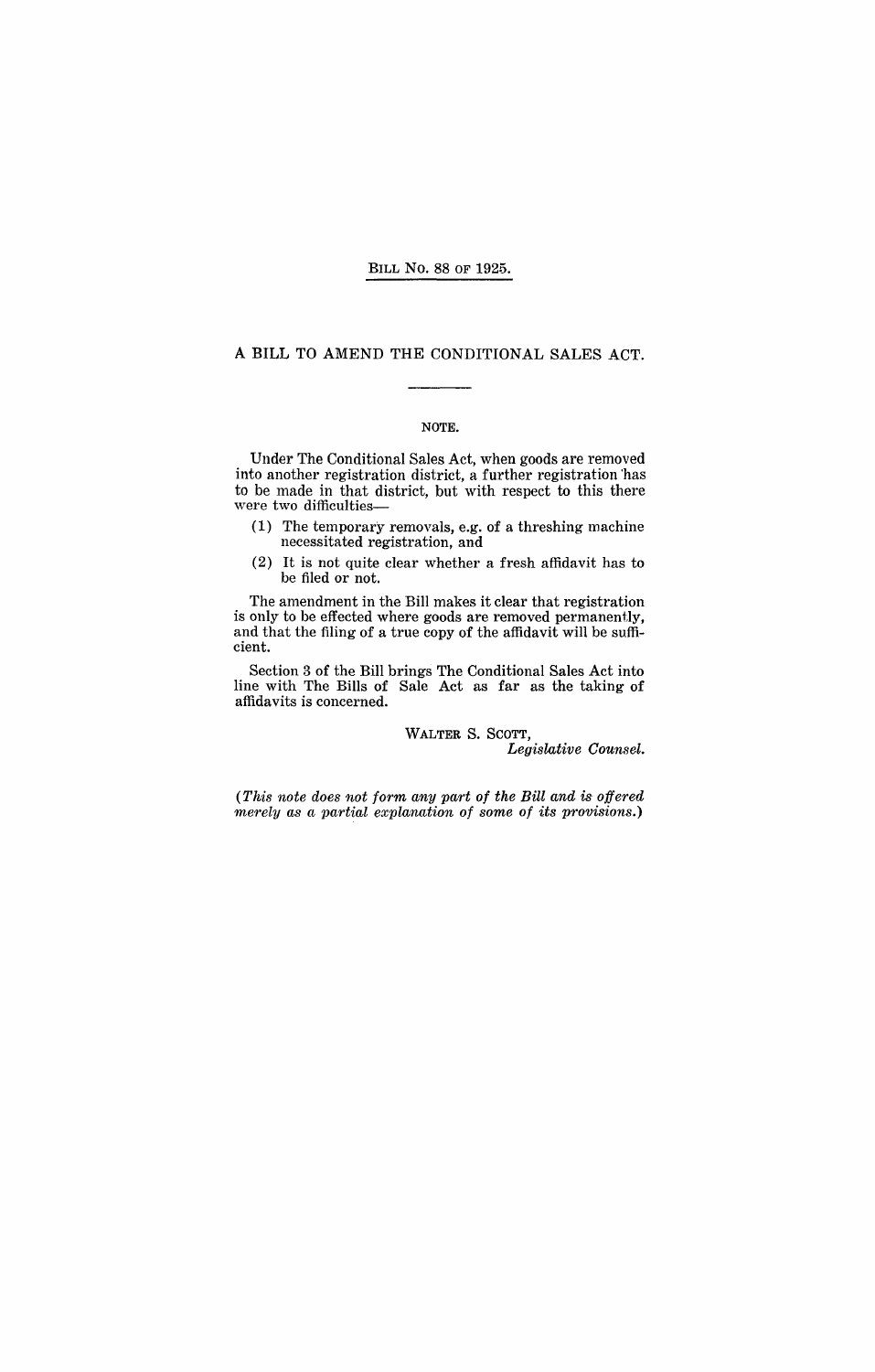# **BILL**

### No. 88 of 1925.

An Act to amend The Conditional Sales Act.

### *(Assented to* , 1925.)

HIS MAJESTY, by and with the advice and consent of the Legislative Assembly of the Province of Alberta, enacts as follows:

**1.** This Act may be cited as *'The Conditional Sales Act A mendment Act, 1925."* 

*2. The Conditional Sales Act,* being chapter 150 of the Revised Statutes of Alberta, is amended as to section 5 thereof by striking out subsection (1), and substituting therefor the following:

 $(1)$  If such goods are after the delivery thereof permanently removed by the buyer or bailee into another registration district, a true copy of the agreement and of the affidavit accompanying the same shall be filed in the registration district into which such goods are removed within sixty days after the said removal."

3. Section *12a* is added to the said Act immediately after section 12 thereof as follows:

*"12a.* All affidavits and affirmations required by this Act may be taken and administered by the registration clerk or any person, whether in or out of the Province, authorized to administer oaths or take affidavits for use in the Supreme Court of the Province, and the sum of twenty-five cents shall be payable for every oath thus administered."

4. This Act shall come into force on the ............ day of ........................ 19 .. .